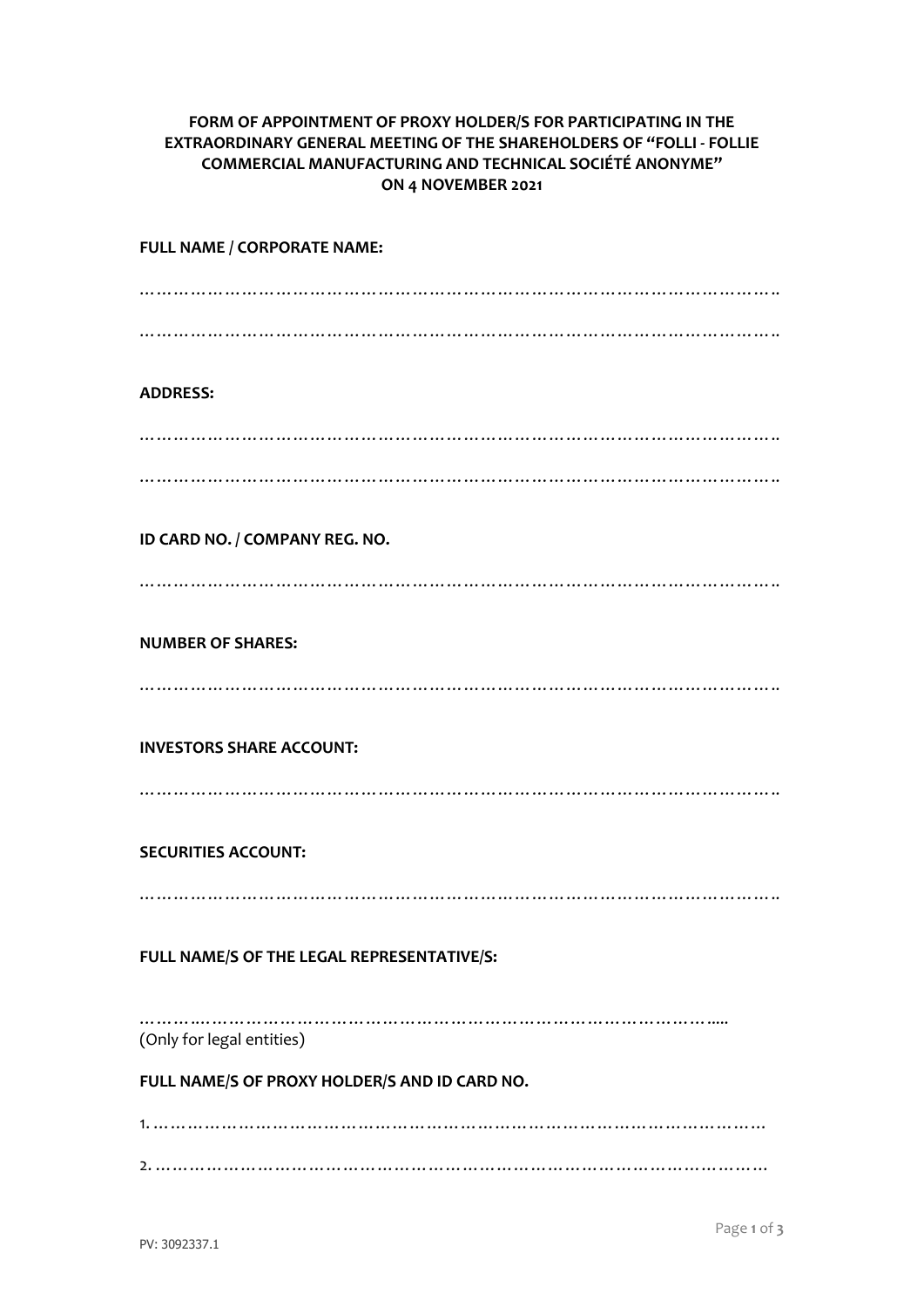3. ………………………………………………………………………………………………

MANNER OF VOTING (for example in case of appointment of more than one proxy holders all proxy holders may act jointly or each of them may act severally, so in case that more than one proxy holders each of which may act severally attend the General Meeting, the first one excludes the second and the third ones, and the second one excludes the third one, etc.):

………………………………………………………………………………………………….. ………………………………………………………………………………………………….. ………………………………………………………………………………………………….. ………………………………………………………………………………………………….. …………………………………………………………………………………………………..

**SOLE ITEM OF THE AGENDA:** Approval of the Rehabilitation - Transfer of Company's Business Agreement dated 31.12.2020, as amended following the instructions of the decision no. 186/2021 of the Multi-Member Court of First Instance, pursuant to articles 99 et seq. and 106d of the Bankruptcy Code (L. 3588/2007), as amended and in force at the time of the execution of the Rehabilitation Agreement, approval of the specific terms and conditions thereof and granting of an authorization to the Company's Board of Directors to execute all agreements and, in general, to conduct all deeds and actions relating to the implementation of the Rehabilitation Agreement dated 31.12.2020, as amended following the instructions of the decision no. 186/2021 of the Multi-Member Court of First Instance.

INSTRUCTIONS FOR THE EXERCISE OF VOTING RIGHTS (for example vote in Proxy holder's discretion, affirmative/negative vote / abstention etc.):

………………………………………………………………………………………………….. ………………………………………………………………………………………………….. ………………………………………………………………………………………………… ………………………………………………………………………………………………….. …………………………………………………………………………………………………..